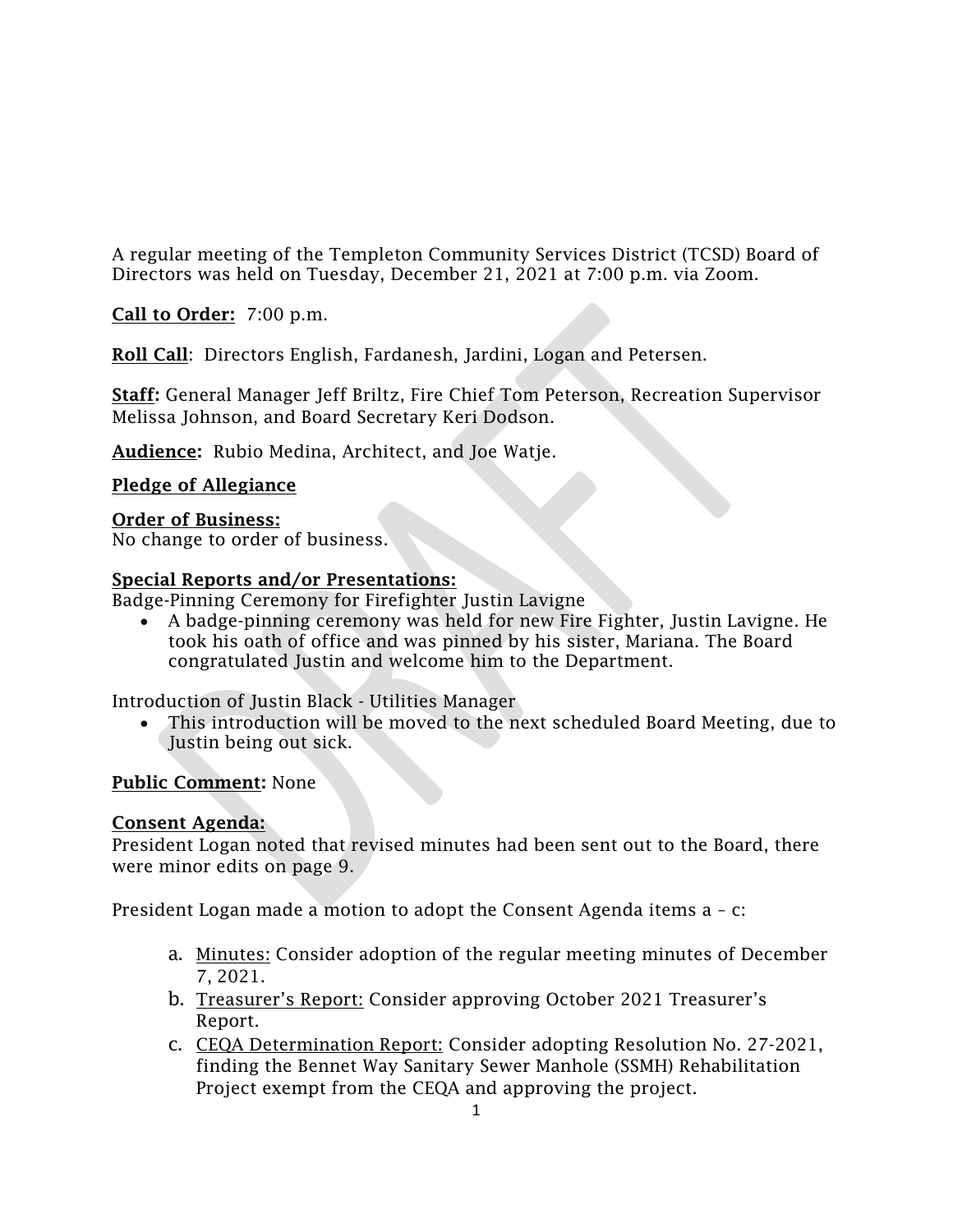Director Jardini seconded the motion.

Roll Call Vote – Ayes: Logan, Jardini, English, Fardanesh and Petersen Noes: None

Item d was pulled off of Consent in order to note that this expense will be paid out of Asset Replacement Account 30-70000.

President Logan made a motion to adopt Consent Agenda item d:

d. Budget Amendment: Consider approving a budget amendment for Sealcoat at the Templeton Recreation Center.

Director English seconded the motion.

Roll Call Vote – Ayes: Logan, English, Fardanesh, Jardini and Petersen Noes: None

#### NORMS AND CODE OF ETHICS

#### Norm:

President Logan reviewed the following Norm:

• 4005.3 Process Norms – The Board shall address and resolve policy issues and set priorities by building consensus through orderly conduct.

#### Business:

a. Award of Agreement: The Board will consider awarding a consulting agreement to Rubio Medina, Architect, for the Fire Station Expansion.

#### Public Comment: None

President Logan made a motion to approve awarding a consulting agreement to Rubio Medina, Architect, for the Fire Station Expansion. Director Petersen seconded the motion.

Roll Call Vote–Ayes: Logan, Petersen, English, Fardanesh, and Jardini Noes: None

b. Resolution No. 28-2021 – Revisions to TCSD Board By-Laws: The Board will consider adopting Resolution 28-2021 making minor revisions to the TCSD Policy Handbook Bylaws.

Upon further discussion the Board determined that section 5070.4.6, which was to